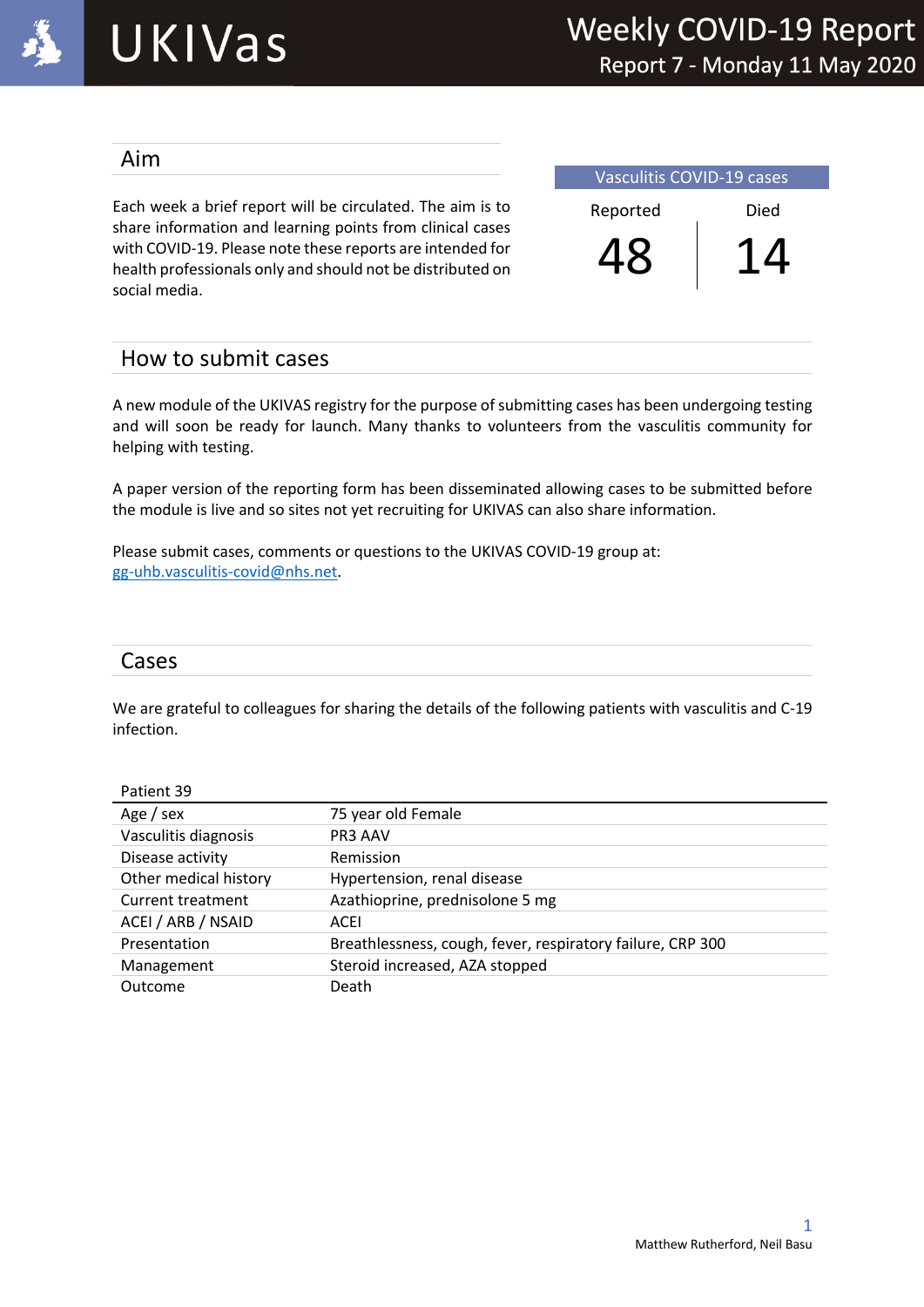

| Patient 40            |                                                                   |
|-----------------------|-------------------------------------------------------------------|
| Age / sex             | 52 year old Male                                                  |
| Vasculitis diagnosis  | GPA                                                               |
| Disease activity      | Moderate - recent flair (rituximab and IV cyclophosphamide)       |
| Other medical history | None                                                              |
| Current treatment     | Above, plus hydroxychloroquine before admission                   |
| ACEI / ARB / NSAID    | Nil                                                               |
| Presentation          | Fever, malaise, cough, breathlessness                             |
| Management            | Intubated and ventilated, proned                                  |
| Outcome               | Remains ventilated, FIO2 60-80%, recovered AKI (did not need RRT) |

| Patient 41            |                                               |
|-----------------------|-----------------------------------------------|
| Age / sex             | 65 year old Male                              |
| Vasculitis diagnosis  | GPA                                           |
| Disease activity      | Minimal                                       |
| Other medical history | CKD, VTE, BMI 32                              |
| Current treatment     | Rituximab maintenance, MMF, prednisolone 5 mg |
| ACEI / ARB / NSAID    | Nil                                           |
| Presentation          | Fever, malaise, breathlessness, AKI           |
| Management            | Supplemental oxygen                           |
| Outcome               | Uncomplicated COVID admission                 |
|                       |                                               |

| Patient 42            |                                                                                                                                                                                                                                                                        |
|-----------------------|------------------------------------------------------------------------------------------------------------------------------------------------------------------------------------------------------------------------------------------------------------------------|
| Age / sex             | Female, age unknown                                                                                                                                                                                                                                                    |
| Vasculitis diagnosis  | GPA                                                                                                                                                                                                                                                                    |
| Disease activity      | Severe disease activity                                                                                                                                                                                                                                                |
| Other medical history | CKD, hypothyroidism                                                                                                                                                                                                                                                    |
| Current treatment     | Treatment naïve                                                                                                                                                                                                                                                        |
| ACEI / ARB / NSAID    | Nil                                                                                                                                                                                                                                                                    |
| Presentation          | New GPA diagnosis, with symptoms since September 2019. Admitted<br>with mild COVID illness (fever, headache, myalgia, breathlessness).<br>AAV subsequently diagnosed (erosive ENT disease, retro-orbital<br>lesion, cavitating lung lesions, crescentic GN on biopsy). |
| Management            | Hospitalised, not requiring supplemental oxygen                                                                                                                                                                                                                        |
| Outcome               | Awaited                                                                                                                                                                                                                                                                |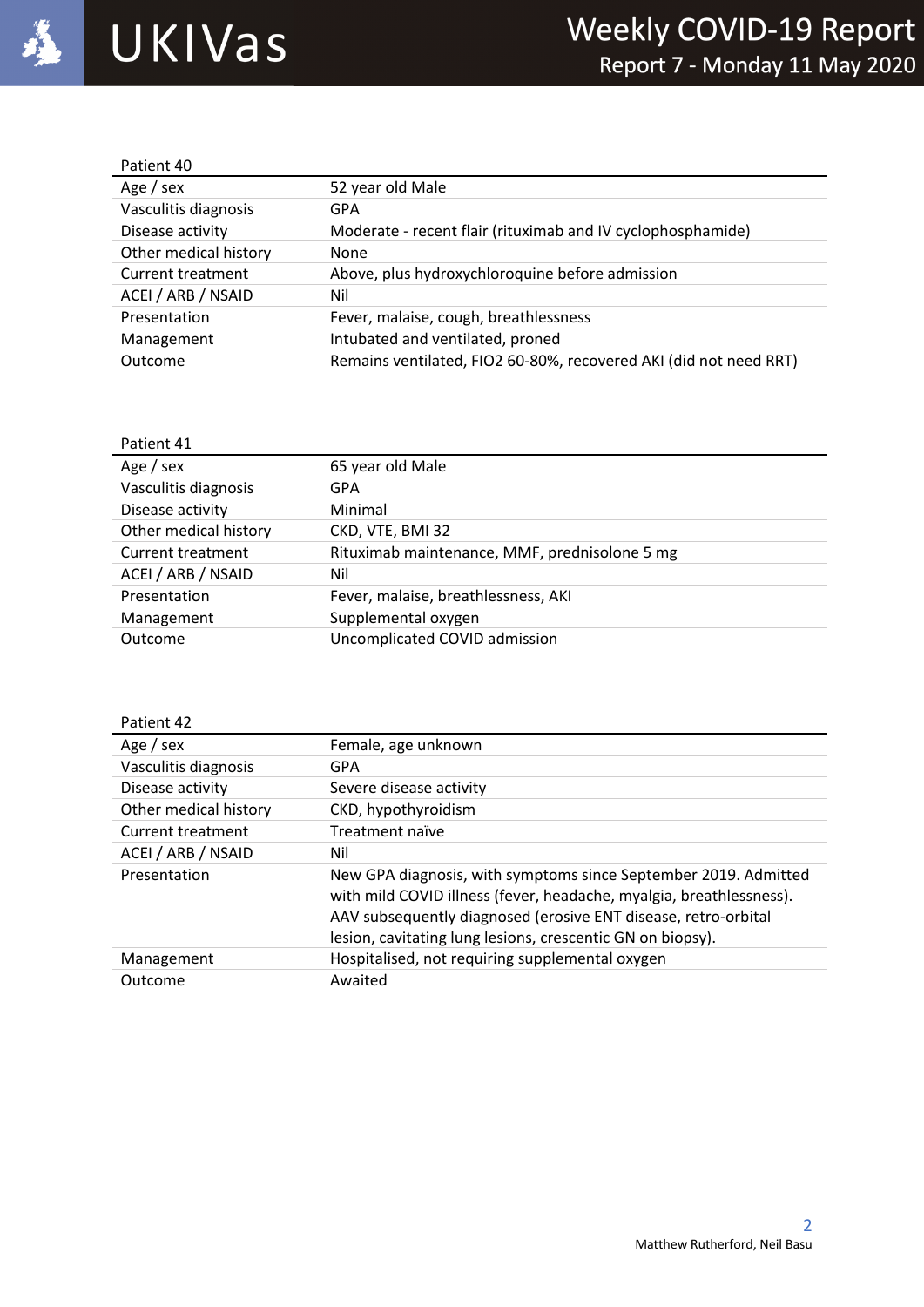

# Symptom frequency



For three patients we do not have information regarding symptoms. Dyspnoea was the most common presenting symptom in 31 of 38 patients (69%). Fever and cough were the next most common symptoms in 29 patients (64%) and 26 patients (58%) respectively.

\* Note one individual who experienced haemoptysis and epistaxis was thought to be experiencing a possible flare of vasculitis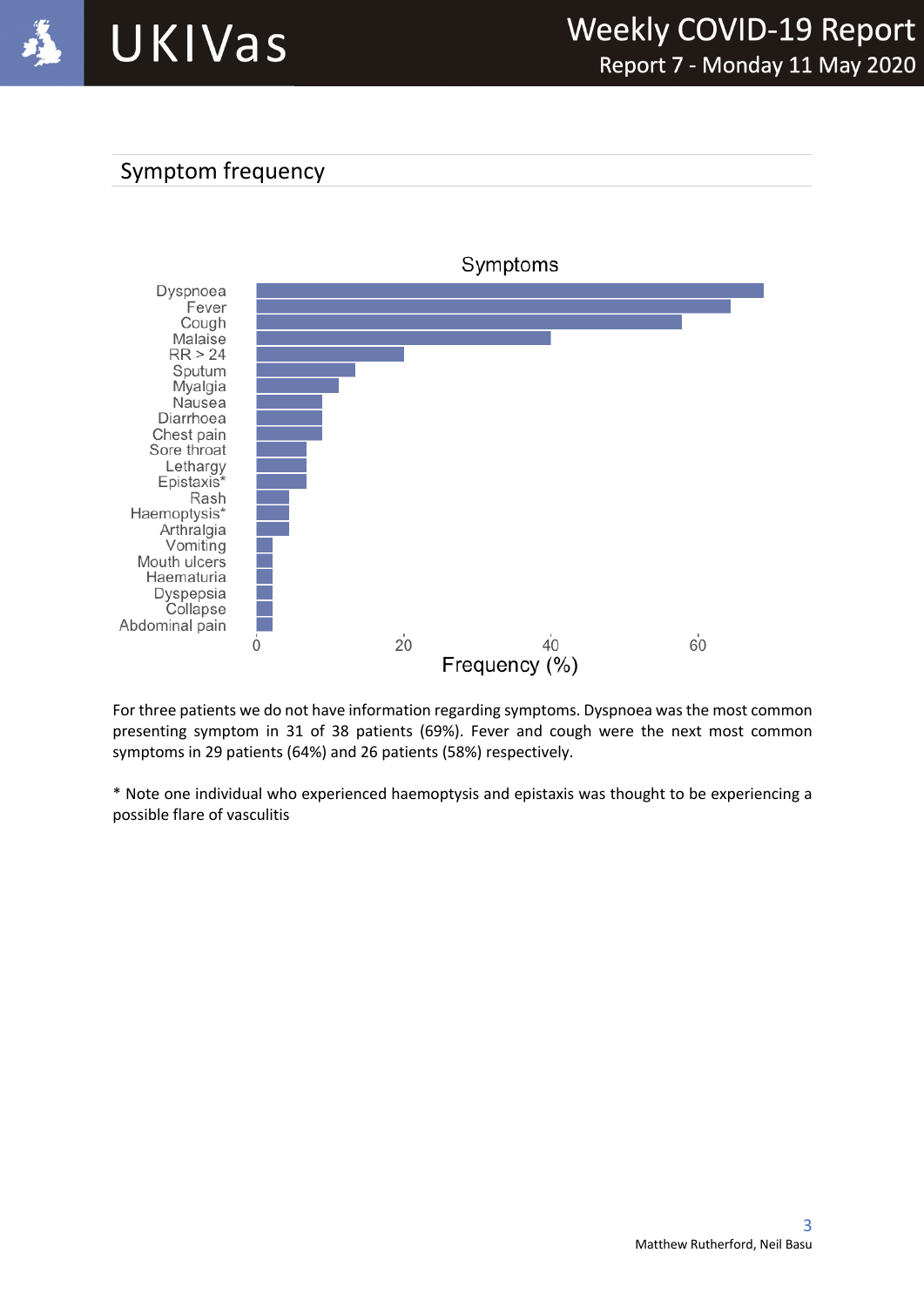

# Clinical characteristics of vasculitis patients with COVID-19

| Background                  |             |             |            |
|-----------------------------|-------------|-------------|------------|
| Critical Outcome*           | No          | Yes         | Total      |
|                             | $n = 27$    | $n = 21$    | $n = 48$   |
| Demographics                |             |             |            |
| Age, Mean (SD)              | 64.2 (16.8) | 66.9 (13.3) | 65.3(15.3) |
| Female, n (%)               | 13 (48.1)   | 9(42.9)     | 22(45.8)   |
| Ethnicity, n (%)            |             |             |            |
| Asian                       | 4(14.8)     | 0(0)        | 4(8.3)     |
| <b>Black</b>                | 1(3.7)      | 0(0)        | 1(2.1)     |
| White                       | 15 (55.6)   | 13 (61.9)   | 28 (58.3)  |
| Not stated                  | 7(25.9)     | 8(38.1)     | 15(31.2)   |
| Smoking status, n (%)       |             |             |            |
| Current                     | 1(3.7)      | 1(4.8)      | 2(4.2)     |
| Former                      | 4(14.8)     | 3(14.3)     | 7(14.6)    |
| Never                       | 9(33.3)     | 5(23.8)     | 14 (29.2)  |
| Unknown                     | 13(48.1)    | 12(57.1)    | 25(52.1)   |
| Comorbidities, n (%)        |             |             |            |
| <b>Diabetes</b>             | 7(25.9)     | 3(14.3)     | 10(20.8)   |
| Hypertension                | 10(37.0)    | 10 (47.6)   | 20(41.7)   |
| <b>Renal Disease</b>        | 14 (51.9)   | 9(42.9)     | 23 (47.9)  |
| CV disease                  | 5(18.5)     | 7(33.3)     | 12 (25.0)  |
| Respiratory disease         | 2(7.4)      | 7(33.3)     | 9(18.8)    |
| Vasculitis diagnosis, n (%) |             |             |            |
| GPA (or PR3 AAV)            | 9(33.3)     | 12(57.1)    | 21(43.8)   |
| MPA (or MPO AAV)            | 10 (37.0)   | 4(19.0)     | 14 (29.2)  |
| Other                       | 8(29.6)     | 5(23.8)     | 13(27.1)   |
| Disease activity, n (%)     |             |             |            |
| Remission                   | 12(44.4)    | 11 (52.4)   | 23 (47.9)  |
| Minimal                     | 8(29.6)     | 4(19.0)     | 12 (25.0)  |
| Moderate                    | 1(3.7)      | 5(23.8)     | 6(12.5)    |
| Severe                      | 6(22.2)     | 1(4.8)      | 7(14.6)    |

\* Critical outcome refers to death, need for invasive or non-invasive ventilation or use of high flow oxygen device